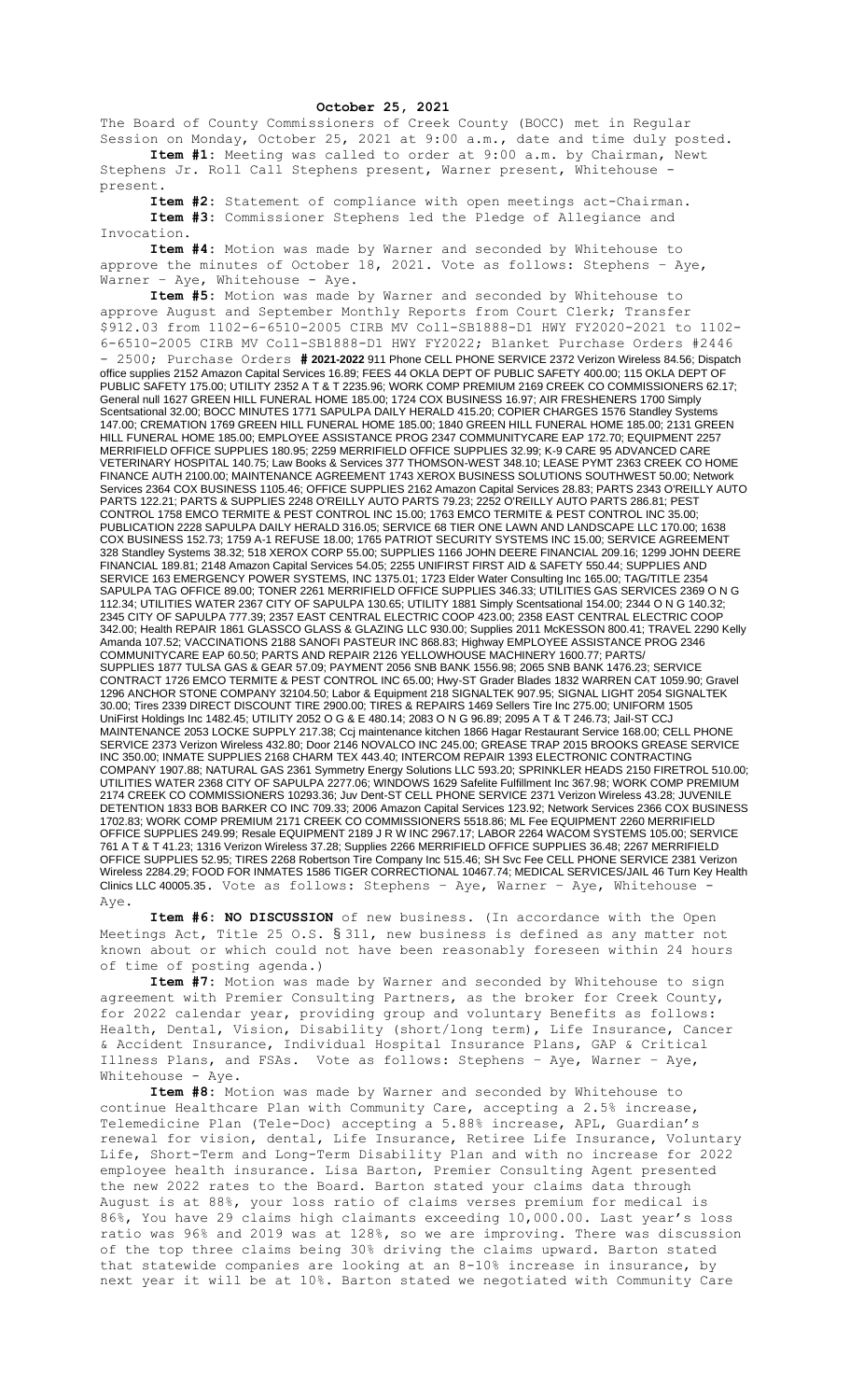from their initial rate increase of 19%, down to a 2.5% increase, with no shop. The renewal for Community Care increased by \$35,109.00. There was discussion of Tele-Doc currently usage increasing and having some repeat users. Tandra McClellan stated that this year probably wasn't a good year to base the usage off of. With COVID, a lot of doctors were offering their own telemedicine. There will be a presentation of Tele-Doc during open enrollment, it is my goal to have everyone in attendance have the App download to their smartphones before they leave the meeting. We will show them how easy it is to use, so maybe next year we can see even more of a savings with utilizing this no cost to employee's service. There was also discussion of the upcoming mandatory insurance meetings scheduled for Monday, November 8, 9, and  $10^{th}$ , 2021, at the Collins Building and will be held at 8, 10 and 2. Vote as follow: Stephens – Aye, Warner – Aye, Whitehouse – Aye.

**Item #9:** Motion was made by Stephens and seconded by Warner to sign **Resolution#2021-152** rezoning request CCZ-2047-Jared Redyke per recommendations of CCPC. Rezoning from Agricultural/Residential District to Industrial District to extend zoning tract contains 1.41 acres more or less. Tract will meet all requirements for Industrial. Murray stated this will extend storage lot space and additional parking. A wooden fence will be built for a buffer to residents. This is an extension of zoning approved in 2015. There is similar zoning in the area. There was no opposition. The CCPC recommended approval on 10/19/21, along with the Planning Office. Applicant present. Property located at 8116 S. 81st W. Ave. Tulsa, OK.-Wendy Murray Planner. Warner stated that the neighbors are all in support of this extension. Everyone has complemented you on the great job you have done with the area. Stephens thanked Redyke for expanding his business here in Creek County. Vote as follows: Stephens – Aye, Warner – Aye, Whitehouse - Aye.

**Item #10:** Motion was made by Warner and seconded by Whitehouse to sign **Resolution#2021-153** rezoning request CCZ-2052 and lot split CCLS-2772-Joseph Shrewsbury per recommendations of CCPC. Rezoning Tract 1 from Agricultural District to Light Residential to allow lot split, containing 1.0 acres more or less. Tract 2 will be Residential Manufactured Home containing 1.19 acres more or less. Tract 3 contains 8 acres more or less and will remain Agricultural. All tracts will meet all requirements. There was no opposition. This is being split to sell home. There are surrounding rezones in the area. The CCPC recommended approval on 10/19/21, along with the Planning Office. Applicant Present. Property located at 27415 S. HWY 48 Bristow, OK- Wendy Murray Planner. Vote as follows: Stephens – Aye, Warner – Aye, Whitehouse - Aye.

**Item #11:** Motion was made by Warner and seconded by Whitehouse to sign **Resolution#2021-154** rezoning request CCZ-2053 and lot split CCLS-2773-Victory Christian Center per recommendations of CCPC. Rezoning Tract 3 from Agricultural District to Light Residential District to allow lot split on tract 3. Tract 3 will contain 1.435 acres more or less. Tract 2 contains 5.753 acres more or less and Tract 1 contains 88.35 acres more or less. All tracts will meet requirements. There was no opposition. The CCPC recommended approval on 10/19/21, along with the Planning Office. Applicant present. Property located at 16052 S. Hickory St. Sapulpa, OK.-Wendy Murray, Planner. Vote as follows: Stephens – Aye, Warner – Aye, Whitehouse - Aye.

**Item #12:** Motion was made by Stephens and seconded by Warner to sign **Resolution#2021-155** rezoning request CCZ-2056-M&H Real Estate/Charles Anderson per recommendations of CCPC. Rezoning from Agricultural District to Commercial District to extend zoning to create a parking lot. The area is mixed with heavy commercial and industrial use and is designated Commercial on the Future Land Use Map. There was no opposition. This was rezoned on 9/2019 with case CCZ-1992. The CCPC recommended approval on 10/19/21, along with the Planning Office. Applicant present. Property located at 4908 W. 63rd St. S. Tulsa, OK.-Wendy Murray, Planner. Stephens stated you guys did a great job on the last rezoning, keep up the good work. Vote as follows: Stephens -Aye, Warner - Aye, Whitehouse - Aye.

**Item #13:** Motion was made by Stephens and seconded by Whitehouse to sign **Resolution#2021-156** rezoning request CCZ-2057-Jose Chavez per recommendations of CCPC. Rezoning from Light Residential District to Agricultural District to allow agricultural use, containing 10 acres more or less. In 1984 this was an eighty-acre tract that was split out to light residential, case CCZ-8-12. There was no opposition. The CCPC recommended approval on 10/19/21, along with the Planning Office. Applicant Present. Property located at 17788 S. 44<sup>th</sup> W. Avenue Mounds, OK.-Wendy Murray, Planner. Vote as follows: Stephens – Aye, Warner – Aye, Whitehouse - Aye.

**Item #14:** Motion was made by Stephens and seconded by Whitehouse to sign **Resolution#2021-157** rezoning request CCZ-2058 and lot split CCLS-2780- Diana Shell per recommendations of CCPC. Rezoning from Agricultural District to Residential Manufactured Homes on Tract 1 to allow lot split, containing 0.5 acres more or less. Tract 2 will remain Agricultural District containing 4.5 acres more or less. Tracts will meet all requirements and there are similar rezones in the area. There was no opposition. The CCPC recommended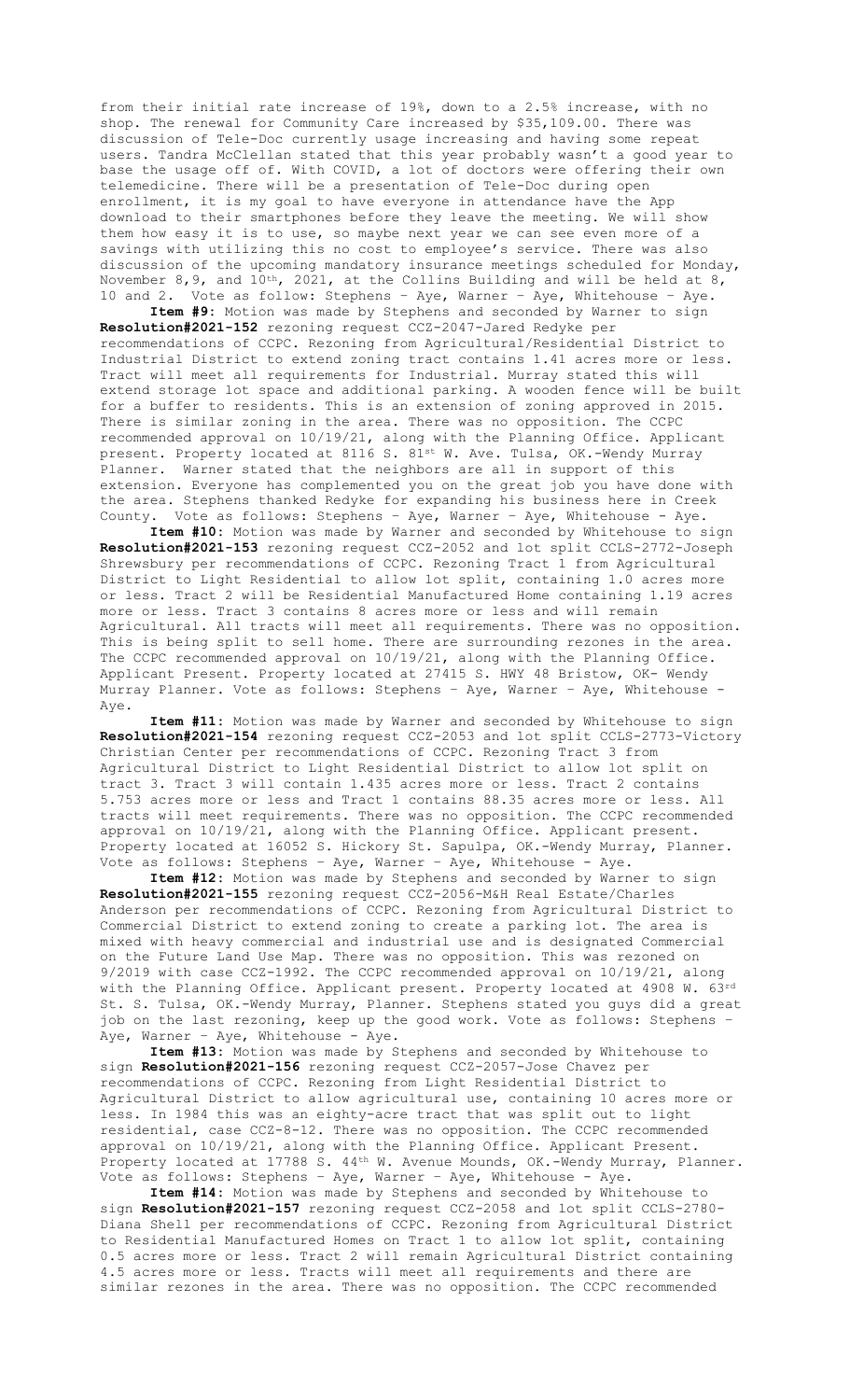approval on 10/19/21, along with the Planning Office. Applicant present. Property located at 10061 W. 181<sup>st</sup> St. S. Sapulpa, OK.-Wendy Murray, Planner. Vote as follows: Stephens - Aye, Warner - Aye, Whitehouse - Aye.

**Item #15:** Motion was made by Stephens and seconded by Warner to sign **Resolution#2021-158** CCPP 2021-02 and rezoning request CCZ-2055-Amy Prosser per recommendations of CCPC. Rezoning from Agricultural District to Light Residential District to allow a single-family dwelling subdivision, The Bluffs. Applicant further requests approval of the Preliminary Plat for the The Bluffs, a single-family dwelling subdivision containing 70.48 acres more or less, containing 15 lots, which 4 of those lots to remain Agricultural District. The tracts will meet all requirements. The flood zone area will not be built on, it will be used as pasture land. TAC meeting was held on 9/30/21 and there was an agreement on the Preliminary Plat, stated Murray. There was no opposition. The CCPC recommended approval on 10/19/21, along with the Planning Office. Applicant Present. Property located at 5917 Hilton Rd. Sapulpa, OK.-Wendy Murray. Vote as follows: Stephens – Aye, Warner – Aye, Whitehouse - Aye.

**Item #16:** Motion was made by Stephens and seconded by Whitehouse to purchase a Bobcat Hydraulic Breaker Model NB160 from White Star, in the amount of \$8,200.00, to be paid out of HWY-ALL(1102-6-4000-2005). Stephens stated this was on the agenda last week and passed, so that Whitehouse could do some research to make sure the equipment was universal to work on all skid steers. Whitehouse stated he spoke to White Star and it is universal. This would be a good addition of equipment for all districts. Warner expressed concern with the cross contamination of oils within the districts, this is something we might look at. Stephens stated he is not too concerned with cross contamination, as when you rent one you cross contaminate oils as well, at least we have some control with it being county owned. We received three quotes from White Star, OCT Equipment, and Kirby-Smith Machinery, Inc. Vote as follows: Stephens – Aye, Warner – Aye, Whitehouse - Aye.

**Item #17:** Motion was made by Stephens and seconded by Whitehouse to let for **Bid#22-1 6 Month Bridge & HWY Materials and Professional Services** to be opened 11-22-21. Jana Thomas, Purchasing Agent stated she has not gotten a response if the Board would like to add or delete any items. Board stated that they are good with the current list. Vote as follows: Stephens – Aye, Warner - Aye, Whitehouse - Aye.

**Item #18:** Motion was made by Stephens and seconded by Warner to sign contract for **Bid#21-17 EOC Building Expansion Emergency Management**, ARPA Project 1566-1.7-2700-4110, contract #102521, awarded to RECO Construction. Vote as follows: Stephens – Aye, Warner – Aye, Whitehouse - Aye.

**Item #19:** Motion was made by Warner and seconded by Whitehouse to sign service agreement with JRW, Inc. dba Financial Equipment Company for a Zeus Currency Discriminator-Don Engle, Treasurer. Vote as follows: Stephens – Aye, Warner - Aye, Whitehouse - Aye.

**Item #20:** Motion was made by Whitehouse and seconded by Stephens to sign **Resolution#2021-159** establishing the County Holiday Schedule for 2022 as follows: 12-31-21; 1-17-22; 2-21-22; 4-15-22; 5-30-22; 7-4-22; 9-5-22; 10-10- 22; 11-11-22; 11-24 & 11-25-22; 12-26 & 12-27-22. Stephens stated we have added Good Friday to our County approved holiday's. The Highway Districts are always off, since it falls on a Friday, but I forget the other offices are not. Vote as follows: Stephens – Aye, Warner – Aye, Whitehouse - Aye.

**Item #21:** Motion was made by Warner and seconded by Whitehouse to approve the Utility Permit from Oklahoma Natural Gas Company per County Specs for natural gas pipeline by boring, size of line  $\frac{24}{10}$  HDPE, to cross W. 111<sup>th</sup> St. approximately 0.72 miles N. & 0.36 miles W. of SH-33 & HH-117, further described as 1,936' E. of the S.W. corner of Section 28, T18N, R11E and the N.W. corner of Section 33, T18N, R11E in District #3. Vote as follows: Stephens – Aye, Warner – Aye, Whitehouse - Aye.

**Item #22:** Discussion and possible action regarding the American Recovery Plan 2021 funds directed to Creek County by the federal

government. Andrew Goforth briefed the Board on some new possible developments with the ARPA. Late Thursday, a bi-partisan bill was passed by the Senate and is at the House currently, that would allow the use of up to 30% of ARPA monies received to be spent on roads and bridges. For Creek County that would be around \$4.1 million, this could be big. After reviewing some of the reclassification of funds language, I have found some citation of laws that do not exist, I believe it could be some language within the jobs bill. Stephens and I have a meeting set for Wednesday, with a Representative from Tom Lucas's Office. This implementation could take some time to go into effect, I am thinking by the time we have our second trounce, it will be law and withing the final rules. As an example, this could be forty miles of 2" overlay for the county or ten under 20' structures replaced or fixed. Goforth stated I would like to have a meeting on Thursday at 3 p.m. to discuss any updates we may have. Also, we have received our first request from Taneha Utilities for water/sewer project. Warner stated that he attending a meeting last week discussing a special study on road, the state may be finding a way